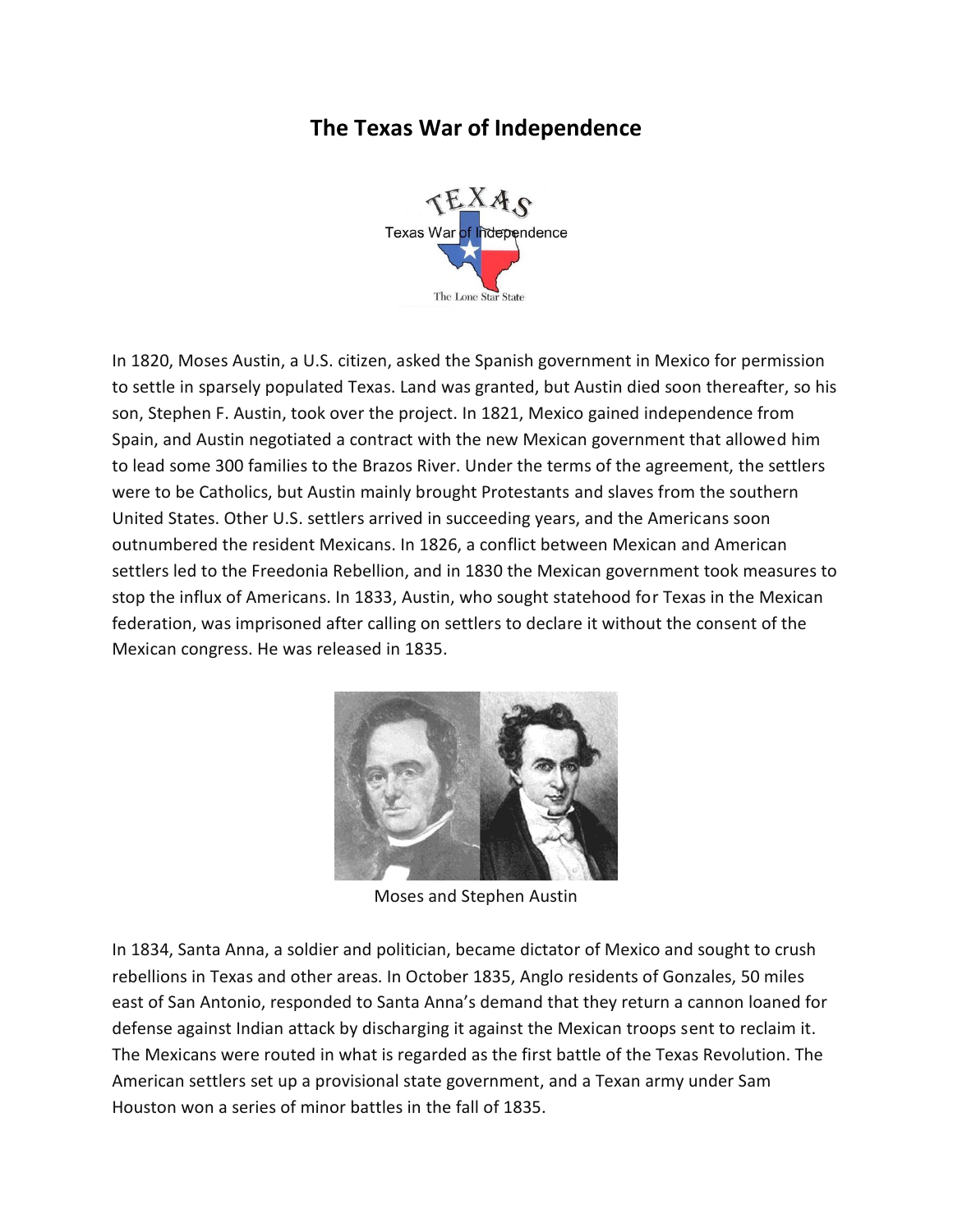In December, Texas volunteers commanded by Ben Milam drove Mexican troops out of San Antonio and settled in around the Alamo, a mission compound adapted to military purposes around 1800. During the Texas Revolution, a convention of American Texans meets at Washington-on-the-Brazos and declares the independence of Texas from Mexico. The delegates chose David Burnet as provisional president and confirmed Sam Houston as the commander in chief of all Texan forces. The Texans also adopted a constitution that protected the free practice of slavery, which had been prohibited by Mexican law. Meanwhile, in San Antonio, Mexican General Antonio Lopez de Santa Anna's siege of the Alamo continued, and the fort's 185 or so American defenders waited for the final Mexican assault.



Battle of the Alamo

In January 1836, Santa Anna concentrated a force of several thousand men south of the Rio Grande, and Sam Houston ordered the Alamo abandoned. Colonel James Bowie, who arrived at the Alamo on January 19, realized that the fort's captured cannons could not be removed before Santa Anna's arrival, so he remained entrenched with his men. By delaying Santa Anna's forces, he also reasoned, Houston would have more time to raise an army large enough to repulse the Mexicans. On February 2, Bowie and his 30 or so men were joined by a small cavalry company under Colonel William Travis, bringing the total number of Alamo defenders to about 140. One week later, the frontiersman Davy Crockett arrived in command of fourteen Tennessee Mounted Volunteers.

On February 23, Santa Anna and some 3,000 Mexican troops besieged the Alamo, and the former mission was bombarded with cannon and rifle fire for 12 days. On February 24, in the chaos of the siege, Colonel Travis smuggled out a letter that read: "To the People of Texas and All Americans in the World…. I shall never surrender or retreat…. Victory or Death!" On March 1, the last Texan reinforcements from nearby Gonzales broke through the enemy's lines and into the Alamo, bringing the total defenders to approximately 185. On March 2, the Texas' revolutionary government formally declared its independence from Mexico.